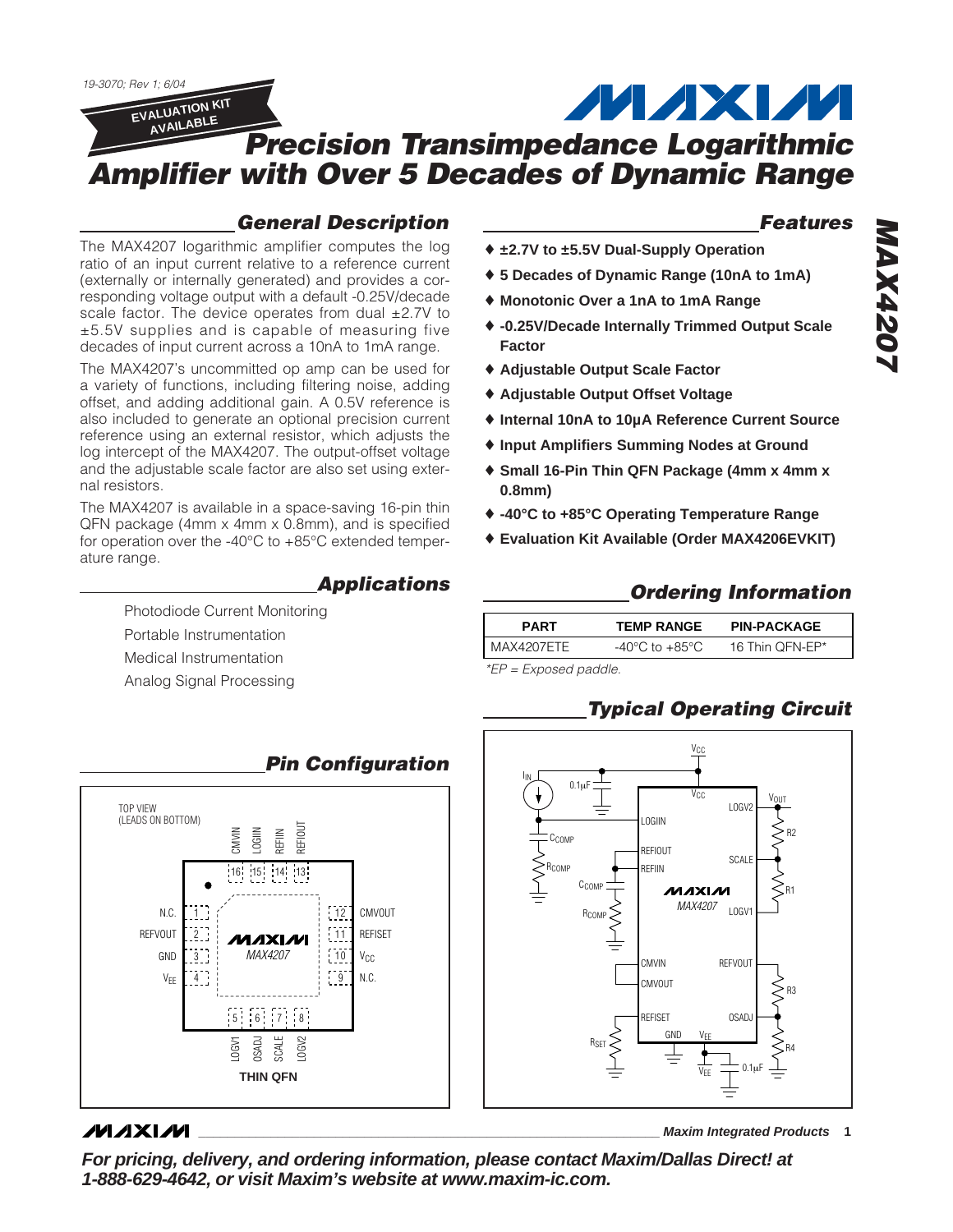### **ABSOLUTE MAXIMUM RATINGS**

| (All voltages referenced to GND, unless otherwise noted.) |  |
|-----------------------------------------------------------|--|
|                                                           |  |
|                                                           |  |
|                                                           |  |
|                                                           |  |
|                                                           |  |
|                                                           |  |
| LOGV1, LOGV2, CMVOUT,                                     |  |
|                                                           |  |
|                                                           |  |

| Continuous Power Dissipation ( $T_A = +70^{\circ}C$ ) |  |
|-------------------------------------------------------|--|
| 16-Pin Thin QFN (derate 16.9mW/°C above +70°C) 1349mW |  |
| Operating Temperature Range 40°C to +85°C             |  |
|                                                       |  |
| Storage Temperature Range -65°C to +150°C             |  |
| Lead Temperature (soldering, 10s) +300°C              |  |

*Stresses beyond those listed under "Absolute Maximum Ratings" may cause permanent damage to the device. These are stress ratings only, and functional operation of the device at these or any other conditions beyond those indicated in the operational sections of the specifications is not implied. Exposure to absolute maximum rating conditions for extended periods may affect device reliability.*

### **DC ELECTRICAL CHARACTERISTICS—Dual-Supply Operation**

 $(V_{CC} = +5V, V_{EE} = -5V, GND = 0, I_{REF} = 1\mu A, I_{LOG} = 10\mu A, LOGV2 = SCALE, LOGV1 = OSADI, CMVIN = CMVOUT, RSET > 1MΩ,$  $T_A$  = -40°C to +85°C. Typical values are at  $T_A$  = +25°C, unless otherwise noted.) (Note 1)

| <b>PARAMETER</b>                                      | <b>SYMBOL</b>         | <b>CONDITIONS</b>                                                                        |                                          | <b>MIN</b> | <b>TYP</b>     | <b>MAX</b>   | <b>UNITS</b>                       |
|-------------------------------------------------------|-----------------------|------------------------------------------------------------------------------------------|------------------------------------------|------------|----------------|--------------|------------------------------------|
|                                                       | <b>V<sub>CC</sub></b> | (Note 2)                                                                                 |                                          | 2.7        |                | 5.5          | $\vee$                             |
| Supply Voltage                                        | <b>V<sub>FF</sub></b> | (Note 2)                                                                                 |                                          | $-2.7$     |                | $-5.5$       |                                    |
| <b>Supply Current</b>                                 |                       | $T_A = +25$ °C                                                                           |                                          |            | 5              | 6            | mA<br>7.5                          |
|                                                       | <b>ICC</b>            | $T_A = -40^{\circ}$ C to $+85^{\circ}$ C                                                 |                                          |            |                |              |                                    |
| <b>LOGIIN Current Range</b>                           | <b>LOG</b>            | Minimum                                                                                  |                                          | 10         |                |              | nA                                 |
| (Notes 3, 4)                                          |                       | Maximum                                                                                  |                                          |            |                | 1            | mA                                 |
| <b>REFIIN Current Range</b>                           |                       | Minimum                                                                                  |                                          | 10         |                |              | nA                                 |
| (Notes 3, 4)                                          | <b>IREF</b>           | Maximum                                                                                  |                                          |            |                | $\mathbf{1}$ | mA                                 |
| Common-Mode Voltage                                   | <b>VCMVOUT</b>        |                                                                                          |                                          |            | $\overline{0}$ |              | $\vee$                             |
| Common-Mode Voltage Input<br>Range                    | <b>VCMVIN</b>         |                                                                                          |                                          | $\Omega$   |                | 0.5          | $\vee$                             |
|                                                       | V <sub>LC</sub>       | $I_{REF} = 10nA$ ,<br>$I_{\text{LOG}}$ = 10nA to 1mA,<br>$K = -0.25V/decade$<br>(Note 4) | $T_A = +25$ °C                           |            | ±2             | ±5           | mV                                 |
| Log Conformity Error                                  |                       |                                                                                          | $T_A = -40^{\circ}$ C to $+85^{\circ}$ C |            |                | ±10          |                                    |
|                                                       |                       | $T_A = +25$ °C                                                                           |                                          | $-237.5$   | $-250$         | $-262.5$     | mV/                                |
| Logarithmic Slope (Scale Factor)                      | K                     | $T_A = -40^{\circ}$ C to $+85^{\circ}$ C                                                 |                                          | $-231.25$  |                | $-268.75$    | decade                             |
| Logarithmic Slope (Scale Factor)<br>Temperature Drift |                       | $Ta = -40^{\circ}C$ to $+85^{\circ}C$                                                    |                                          |            | 80             |              | $\mu V/$<br>decade/<br>$^{\circ}C$ |
| Input Offset Voltage                                  | <b>V<sub>IO</sub></b> | $T_A = +25^{\circ}C$ , IVCMVIN - VREFIINI,<br><b>IVCMVIN - VLOGIINI</b>                  |                                          |            | 0.6            | 5            | mV                                 |
| Input Offset Voltage Temperature<br><b>Drift</b>      | <b>VIOS</b>           | <b>IVCMVIN - VREFIINI, IVCMVIN - VLOGIINI</b>                                            |                                          |            | 6              |              | $\mu$ V/°C                         |
| Voltage Reference Output                              | <b>VREFVOUT</b>       | $T_A = +25^{\circ}C$                                                                     |                                          | 1.218      | 1.238          | 1.258        | $\vee$                             |
|                                                       |                       | $T_A = -40$ °C to $+85$ °C (Note 4)                                                      |                                          | 1.195      |                | 1.275        |                                    |

**MAXIM**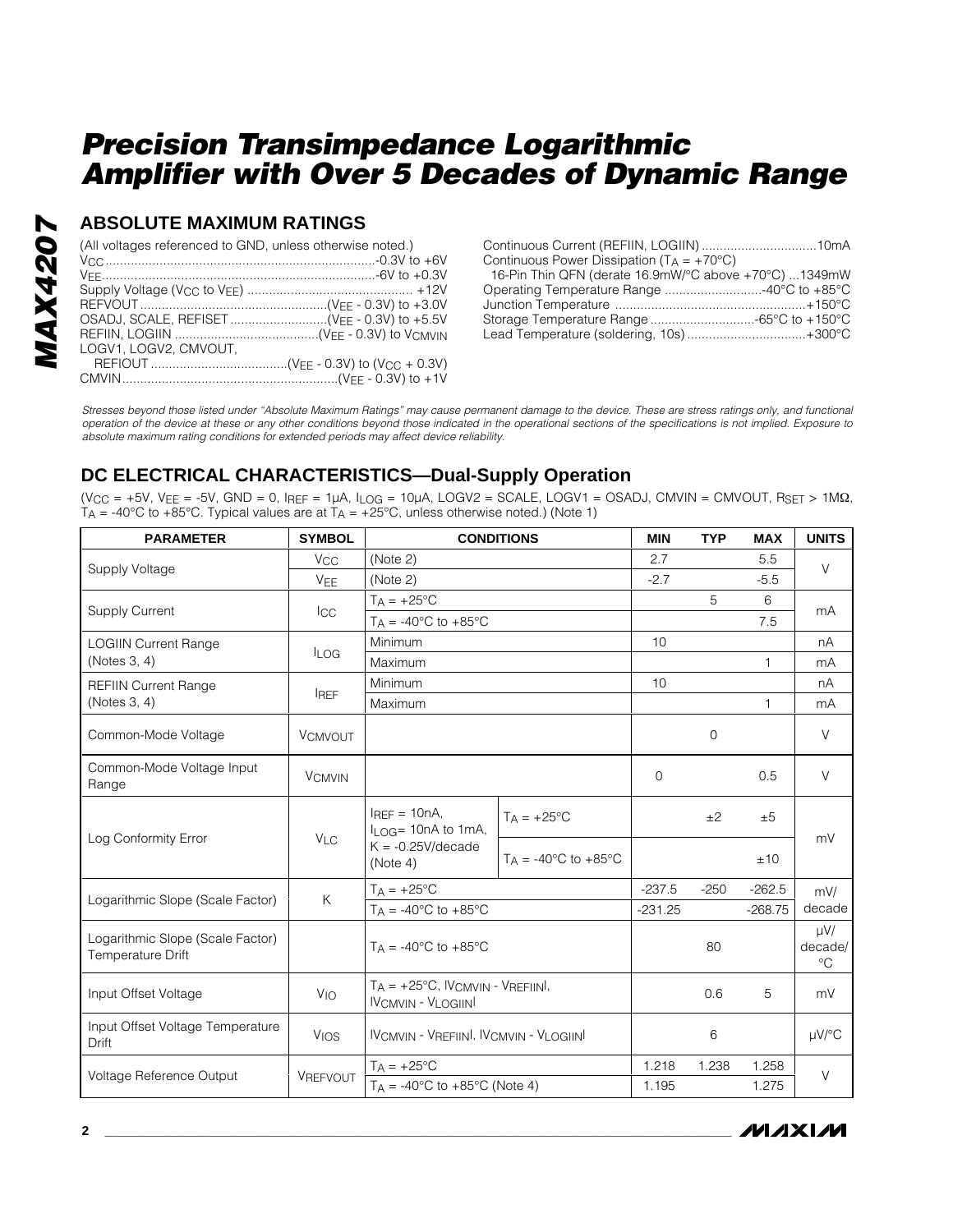### **DC ELECTRICAL CHARACTERISTICS—Dual-Supply Operation (continued)**

(VCC = +5V, VEE = -5V, GND = 0, IREF = 1µA, ILOG = 10µA, LOGV2 = SCALE, LOGV1 = OSADJ, CMVIN = CMVOUT, RSET > 1MΩ, T<sub>A</sub> = -40°C to +85°C. Typical values are at T<sub>A</sub> = +25°C, unless otherwise noted.) (Note 1)

| <b>PARAMETER</b>                    | <b>SYMBOL</b>         | <b>CONDITIONS</b>                                 | <b>MIN</b>     | <b>TYP</b>        | <b>MAX</b>        | <b>UNITS</b> |
|-------------------------------------|-----------------------|---------------------------------------------------|----------------|-------------------|-------------------|--------------|
| Voltage Reference Output<br>Current | <b>IREFVOUT</b>       |                                                   |                |                   |                   | mA           |
| <b>Current Reference Output</b>     |                       | $T_A = +25^{\circ}C$                              | 490            | 500               | 510               | mV           |
| Voltage                             | <b>VREFISET</b>       | $T_A = -40^{\circ}$ C to $+85^{\circ}$ C (Note 4) | 482            |                   | 518               |              |
| <b>LOGV2 BUFFER</b>                 |                       |                                                   |                |                   |                   |              |
|                                     |                       | $T_A = +25^{\circ}C$                              |                | 0.4               | $\overline{c}$    | mV           |
| Input Offset Voltage                | VIO                   | $T_A = -40^{\circ}$ C to $+85^{\circ}$ C (Note 4) |                |                   | 6                 |              |
| Input Bias Current                  | l <sub>B</sub>        | (Note 4)                                          |                | 0.01              |                   | nA           |
|                                     | <b>V<sub>OH</sub></b> | $R_1$ to GND = 2k $\Omega$                        |                | $V_{CC}$ -<br>0.2 | $V_{CC}$ -<br>0.3 | $\vee$       |
| Output Voltage Range                | VOL                   | $R_1$ to GND = 2k $\Omega$                        | $VFE +$<br>0.2 | $VEE +$<br>0.08   |                   |              |
|                                     | $I_{\text{OUT+}}$     | Sourcing                                          |                | 34                |                   | mA           |
| <b>Output Short-Circuit Current</b> | <b>IOUT-</b>          | Sinking                                           |                | 58                |                   |              |
| <b>Slew Rate</b>                    | <b>SR</b>             |                                                   |                | 12                |                   | $V/\mu s$    |
| Unity-Gain Bandwidth                | <b>GBW</b>            |                                                   |                | 5                 |                   | <b>MHz</b>   |

### **AC ELECTRICAL CHARACTERISTICS—Dual-Supply Operation**

 $(V_{CC} = +5V, V_{EE} = -5V, GND = 0, I_{REF} = 1\mu A, I_{LOG} = 10\mu A, LOGV2 = SCALE, LOGV1 = OSADI, CMVIN = CMVOUT, R_{SET} > 1MΩ,$  $T_A = +25^{\circ}C$ , unless otherwise noted.)

| <b>PARAMETER</b>                            | <b>SYMBOL</b> | <b>CONDITIONS</b>                                                                                  |     | <b>TYP</b> | <b>MAX</b>        | <b>UNITS</b> |
|---------------------------------------------|---------------|----------------------------------------------------------------------------------------------------|-----|------------|-------------------|--------------|
| <b>LOGV2 Total Noise</b>                    |               | 0.1Hz to 10Hz, total output-referred noise,<br>17<br>$I_{REF} = 10nA, I_{LOG} = 100nA$             |     |            | <b>µVRMS</b>      |              |
| <b>LOGV2 Spot Noise Density</b>             |               | $=$ 5kHz, $I_{REF}$ = 10nA, $I_{LOG}$ = 100nA                                                      | 0.8 |            | $\mu V/\sqrt{Hz}$ |              |
| <b>REFVOUT Total Noise</b>                  |               | 1Hz to 10Hz, total output-referred noise                                                           | 3.3 |            | <b>µVRMS</b>      |              |
| <b>REFVOUT Spot Noise Density</b>           |               | $f = 5kHz$                                                                                         | 266 |            | $nV/\sqrt{Hz}$    |              |
| <b>REFISET Total Noise</b>                  |               | 1Hz to 10Hz, total output-referred noise<br>0.67                                                   |     |            | <b>µVRMS</b>      |              |
| <b>REFISET Spot Noise Density</b>           |               | $f = 5kHz$                                                                                         |     | 23         |                   | nV/vHz       |
| Small-Signal Unity-Gain<br><b>Bandwidth</b> |               | $I_{REF} = 1\mu A$ , $I_{LOG} = 10\mu A$ , R <sub>COMP</sub> = 300 $\Omega$ ,<br>$C_{COMP} = 32pF$ |     |            |                   | <b>MHz</b>   |

**Note 1:** All devices are 100% production tested at T<sub>A</sub> = +25°C. All temperature limits are guaranteed by design.

**Note 2:** Guaranteed and functionally verified.

**Note 3:** Log conformity error less than ±5mV with scale factor = 0.25V/decade.

**Note 4:** Guaranteed by design.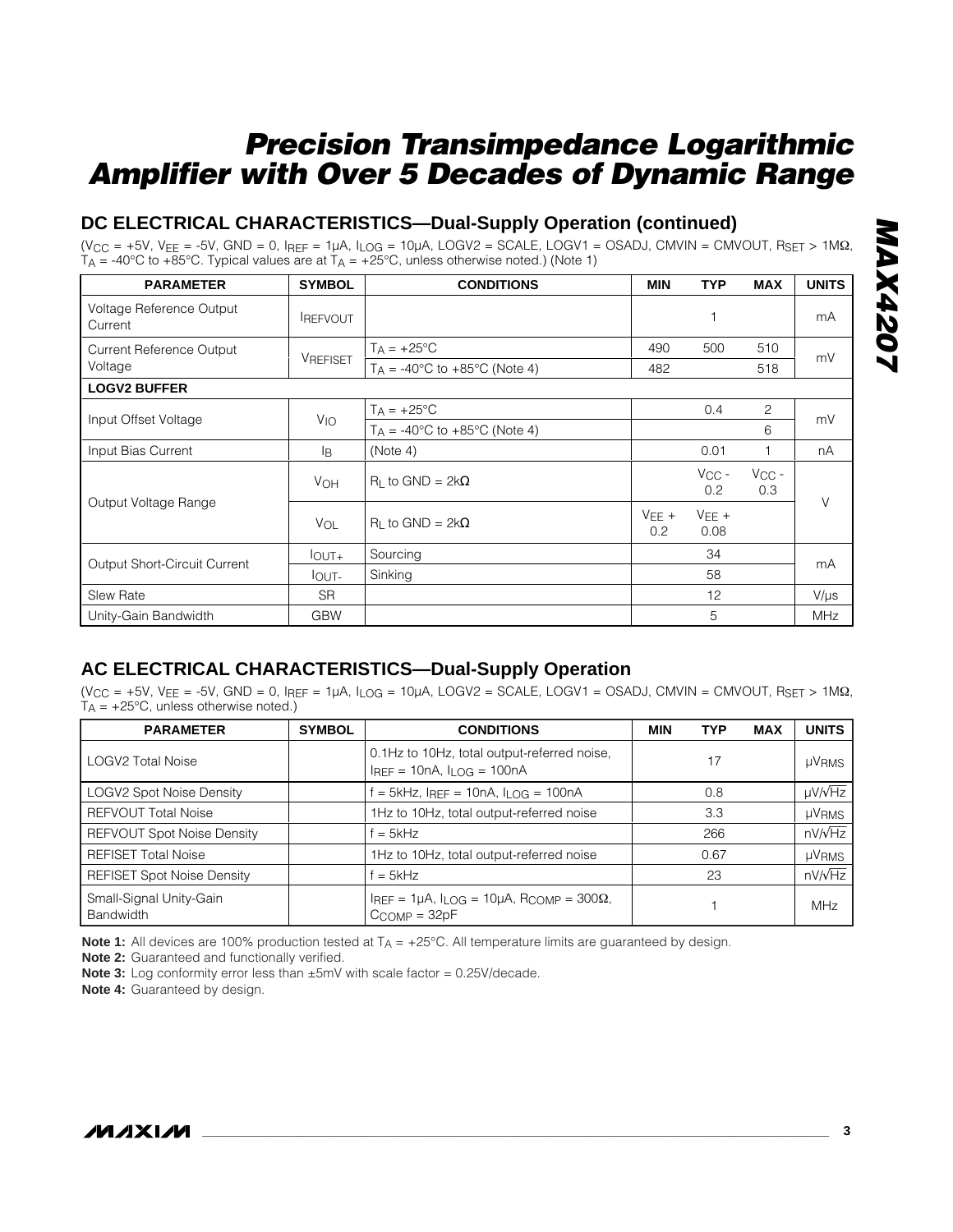*MAX4207* **MAX4207** 







**VLOGV1 vs. IREF**



**VLOGV1 vs. ILOG** MAX4207 toc04  $I_{LOG}$  $(A)$ VLOGV1 (V) 1n 10n 100n 1μ 10μ 100μ 1m 10m -1.5 -1.0 -0.5 0 0.5 1.0 1.5 2.0 -2.0  $100$ 1mA 10µA 1µA  $I_{BEF} = 10nA T0 1mA$ 100nA 10nA



VLOGV1 (V)

-0.5 0 0.5 1.0 1.5 2.0

10nA

 $I<sub>LOG</sub> = 10nA TO 1mA$ 







**NORMALIZED LOG CONFORMANCE ERROR vs. ILOG**



**MAXIM** 





 $I_{REF}$  (A)

10µA



**4 \_\_\_\_\_\_\_\_\_\_\_\_\_\_\_\_\_\_\_\_\_\_\_\_\_\_\_\_\_\_\_\_\_\_\_\_\_\_\_\_\_\_\_\_\_\_\_\_\_\_\_\_\_\_\_\_\_\_\_\_\_\_\_\_\_\_\_\_\_\_\_\_\_\_\_\_\_\_\_\_\_\_\_\_\_\_\_**

ERROR (mV)

20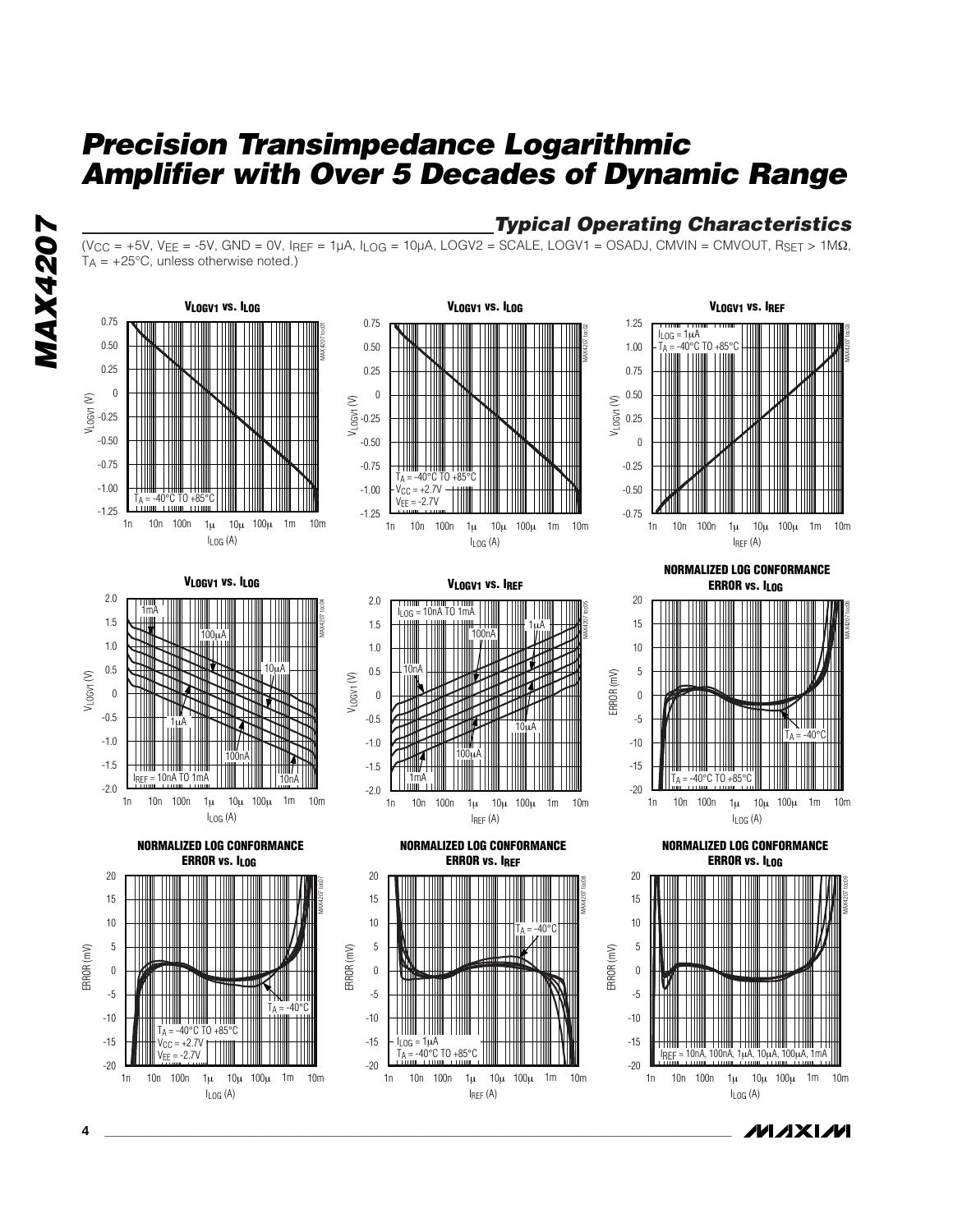## *Typical Operating Characteristics (continued)*

 $(V_{CC} = +5V, V_{EE} = -5V, GND = 0V, I_{REF} = 1\mu A, I_{LOG} = 10\mu A, LOGV2 = SCALE, LOGV1 = OSADJ, CMVIN = CMVOUT, RSET > 1MΩ,$  $T_A = +25^{\circ}C$ , unless otherwise noted.)



MAX4207 toc12



**IREF PULSE RESPONSE**   $(l_{L0G} = 1 \mu A)$ 

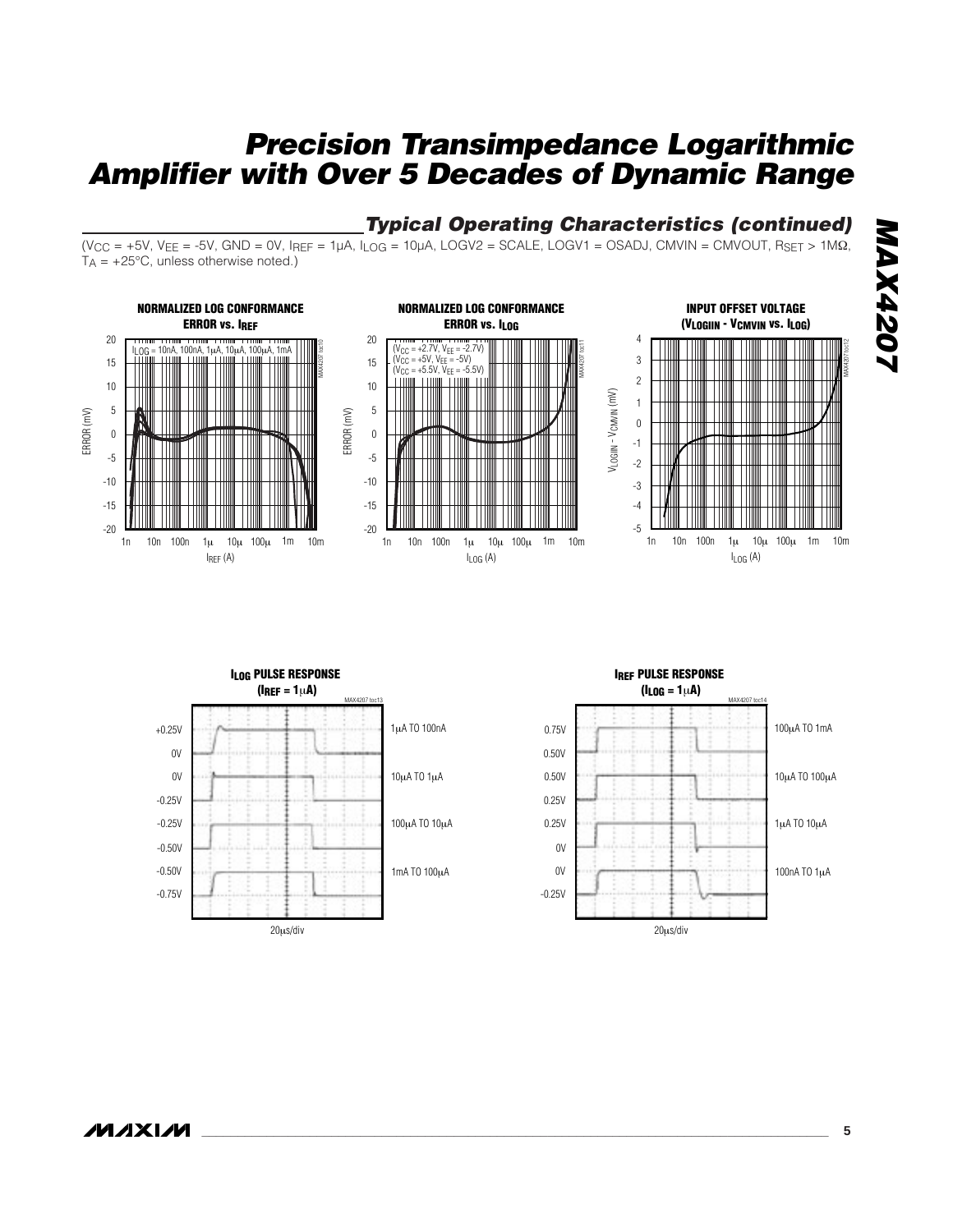# *MAX4207* **MAX4207**

#### *Typical Operating Characteristics (continued)*  $(V_{CC} = +5V, V_{EE} = -5V, GND = 0V, I_{REF} = 1\mu A, I_{LOG} = 10\mu A, LOGV2 = SCALE, LOGV1 = OSADI, CMVIN = CMVOUT, R_{SET} > 1\mu A, I_{IG} = 10\mu A, I_{IG} = 10\mu A, I_{IG} = 10\mu A, I_{IG} = 10\mu A, I_{IG} = 10\mu A, I_{IG} = 10\mu A, I_{IG} = 10\mu A, I_{IG} = 10\mu A, I_{IG} = 10\mu A, I_{IG} = 10\mu A, I_{IG} = 10\mu A, I_{IG} = 1$  $T_A$  = +25°C, unless otherwise noted.)







**VREFVOUT DISTRIBUTION**



**INPUT OFFSET VOLTAGE DISTRIBUTION**



**OFFSET VOLTAGE vs. TEMPERATURE**



**REFERENCE OUTPUT VOLTAGE (VREFVOUT) vs. TEMPERATURE**



**REFERENCE OUTPUT VOLTAGE (VREFVOUT) vs. LOAD CURRENT**



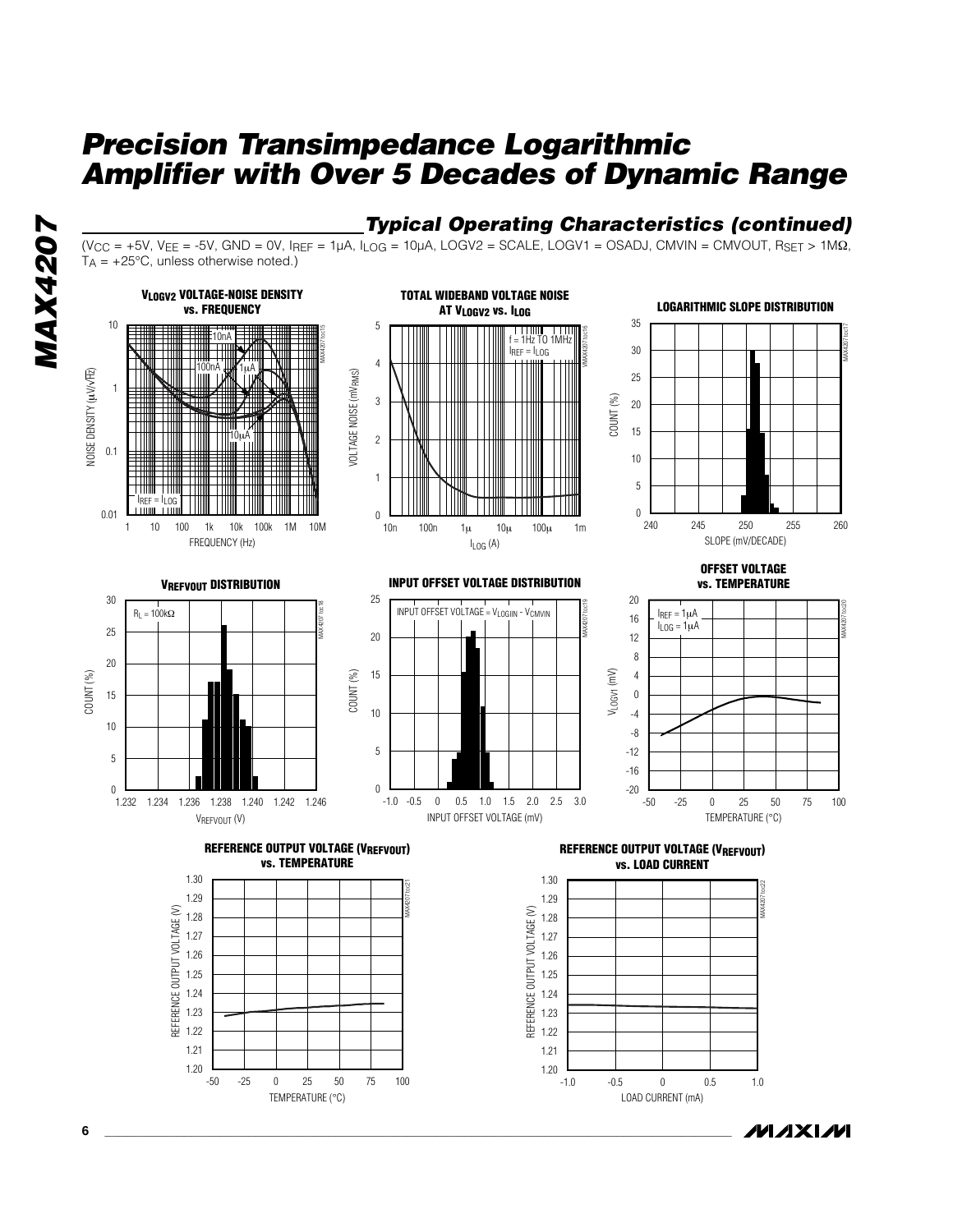# *Typical Operating Characteristics (continued)*

 $(V_{CC} = +5V, V_{EE} = -5V, GND = 0V, I_{REF} = 1\mu A, I_{LOG} = 10\mu A, LOGV2 = SCALE, LOGV1 = OSADI, CMVIN = CMVOUT, RSET > 1MΩ,$  $T_A = +25^{\circ}C$ , unless otherwise noted.)



**MAXM** 

**\_\_\_\_\_\_\_\_\_\_\_\_\_\_\_\_\_\_\_\_\_\_\_\_\_\_\_\_\_\_\_\_\_\_\_\_\_\_\_\_\_\_\_\_\_\_\_\_\_\_\_\_\_\_\_\_\_\_\_\_\_\_\_\_\_\_\_\_\_\_\_\_\_\_\_\_\_\_\_\_\_\_\_\_\_\_\_ 7**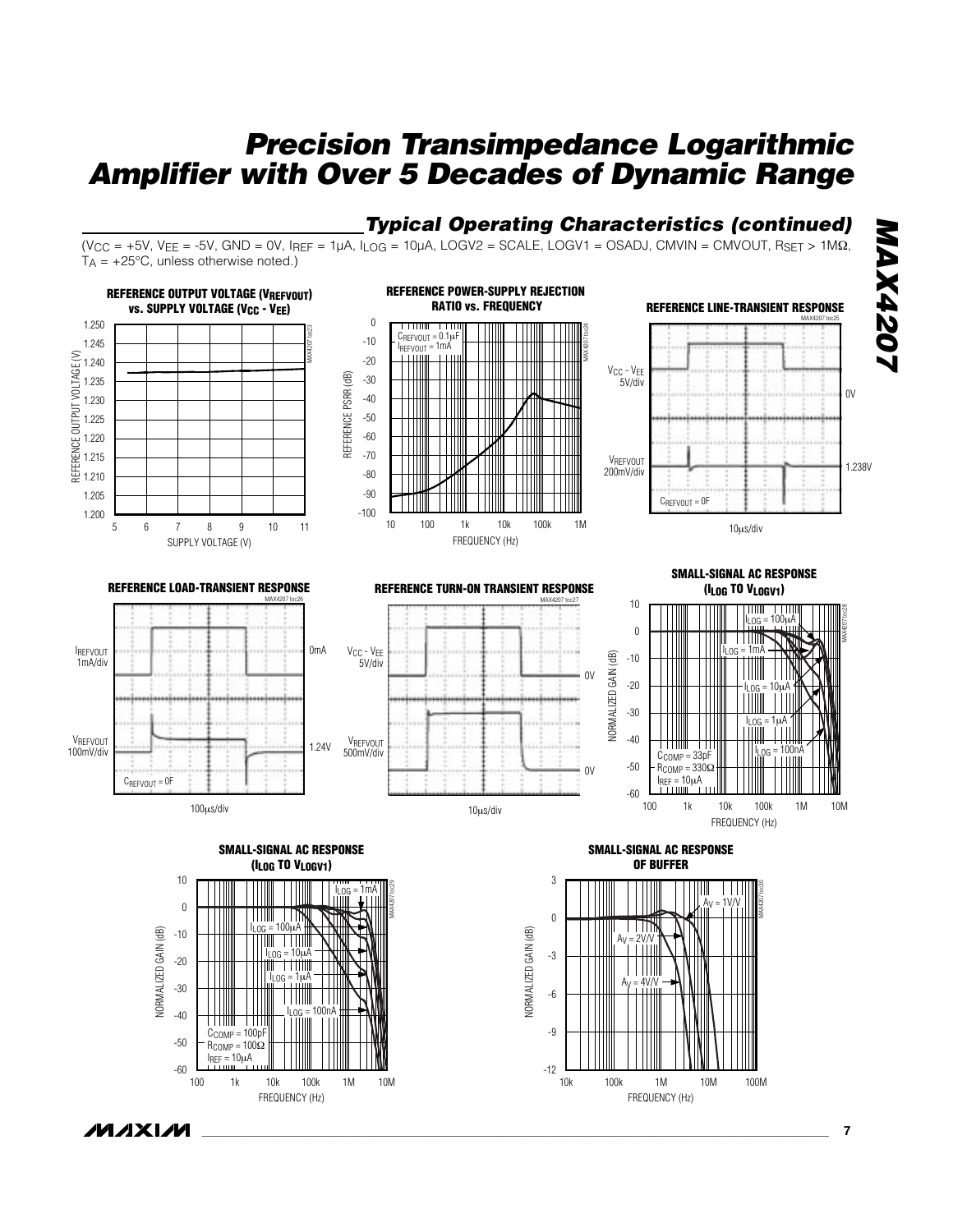### *Pin Description*

| <b>PIN</b>      | <b>NAME</b>           | <b>FUNCTION</b>                                                                                                                                                             |  |  |
|-----------------|-----------------------|-----------------------------------------------------------------------------------------------------------------------------------------------------------------------------|--|--|
| 1, 9            | N.C.                  | No Connection. Not internally connected.                                                                                                                                    |  |  |
| 2               | <b>REFVOUT</b>        | 1.238V Reference Voltage Output. Bypass REFVOUT to GND with a 0 to 1µF capacitor (optional).                                                                                |  |  |
| 3               | <b>GND</b>            | Ground                                                                                                                                                                      |  |  |
| 4               | VEE                   | Negative Power Supply. Bypass V <sub>EE</sub> to GND with a 0.1µF capacitor.                                                                                                |  |  |
| 5               | LOGV1                 | Logarithmic Amplifier Voltage Output 1. The output scale factor of LOGV1 is -0.25V/decade.                                                                                  |  |  |
| 6               | <b>OSADJ</b>          | Offset Adjust Input. Apply a voltage at OSADJ to adjust the LOGV2 output offset voltage<br>(see the <i>Output Offset</i> section).                                          |  |  |
| 7               | <b>SCALE</b>          | Scale Factor Input. Adjust the output scale factor for LOGV2 using a resistive divider (see the Scale<br>Factor section).                                                   |  |  |
| 8               | LOGV <sub>2</sub>     | Logarithmic Amplifier Voltage Output 2. Adjust the output scale factor for LOGV2 using a resistive<br>divider between SCALE, GND, and LOGV2 (see the Scale Factor section). |  |  |
| 10 <sup>1</sup> | <b>V<sub>CC</sub></b> | Positive Power Supply. Bypass V <sub>CC</sub> to GND with a 0.1µF capacitor.                                                                                                |  |  |
| 11              | <b>REFISET</b>        | Current Reference Adjust Input. A resistor (RSET), from REFISET to GND, adjusts the current at<br>REFIOUT (see the Adjusting the Logarithmic Intercept section).            |  |  |
| 12              | <b>CMVOUT</b>         | 0V Common-Mode Voltage Reference Output                                                                                                                                     |  |  |
| 13              | <b>REFIOUT</b>        | Current Reference Output. The internal current reference output is available at REFIOUT.                                                                                    |  |  |
| 14              | <b>REFIIN</b>         | Current Reference Input. Apply an external reference current at REFIIN. IREFIIN is the reference<br>current used by the logarithmic amplifier when generating LOGV1.        |  |  |
| 15              | <b>LOGIIN</b>         | Current Input to Logarithmic Amplifier. LOGIIN is typically connected to a photodiode anode or other<br>external current source.                                            |  |  |
| 16              | <b>CMVIN</b>          | Common-Mode Voltage Input. VCMVIN is the common-mode voltage for the input and reference<br>amplifiers (see the Common Mode section).                                       |  |  |



*Figure 1. Functional Diagram*

**MAXM**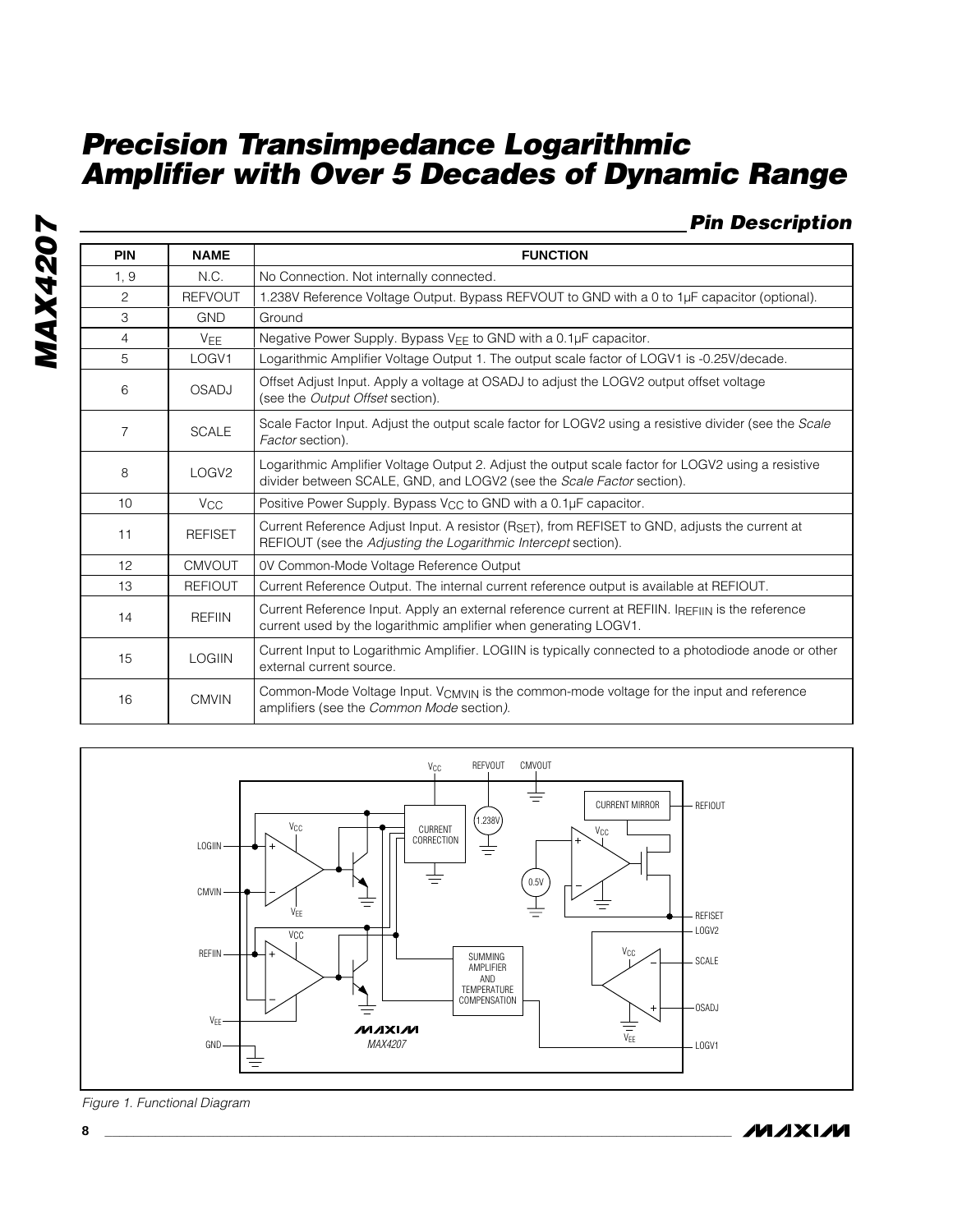

*Figure 2. Simplified Model of a Logarithmic Amplifier*

#### *Detailed Description*

#### *Theory*

Figure 2 shows a simplified model of a logarithmic amplifier. Two transistors convert the currents applied at LOGIIN and REFIIN to logarithmic voltages according to the following equation:

$$
V_{BE} = \left(\frac{kT}{q}\right) \ln\left(\frac{I_C}{I_S}\right)
$$

where:

 $VBE = base-emitter voltage of a bipolar transistor$ 

 $k = 1.381 \times 10^{-23}$  J/K

 $T =$  absolute temperature  $(K)$ 

 $q = 1.602 \times 10^{-19}$  C

 $IC =$  collector current

 $Is = reverse saturation current$ 

The logarithmic amplifier compares VBE1 to the reference voltage VBE2, which is a logarithmic voltage for a known reference current, IREF. The temperature dependencies of a logarithmic amplifier relate to the thermal voltage, (kT/q), and IS. Matched transistors eliminate the Is temperature dependence of the amplifier in the following manner:

$$
V_{OUT} = V_{BE1} - V_{BE2}
$$
\n
$$
= \left(\frac{kT}{q}\right) \ln\left(\frac{I_{LOG}}{I_S}\right) - \left(\frac{kT}{q}\right) \ln\left(\frac{I_{REF}}{I_S}\right)
$$
\n
$$
= \left(\frac{kT}{q}\right) \left[\ln\left(\frac{I_{LOG}}{I_S}\right) - \ln\left(\frac{I_{REF}}{I_S}\right)\right]
$$
\n
$$
= \left(\frac{kT}{q}\right) \left[\ln\left(\frac{I_{LOG}}{I_{REF}}\right)\right]
$$
\n
$$
= \left(\frac{kT}{q}\right) \left(\ln(10)\right) \left[\log_{10}\left(\frac{I_{LOG}}{I_{REF}}\right)\right]
$$
\n
$$
= K \times \log_{10}\left(\frac{I_{LOG}}{I_{REF}}\right) \qquad \text{(see}
$$

e Figure 3)

*MAX4207*

**NAX4207** 

where:

 $k = scale factor (V/decode)$ 

 $I_{LOG}$  = the input current at LOGIIN

 $I<sub>REF</sub>$  = the reference current at REFIIN

The MAX4207 uses internal temperature compensation to virtually eliminate the effects of the thermal voltage, (kT/q), on the amplifier's scale factor, maintaining a constant slope over temperature.

#### *Definitions*

#### **Transfer Function**

The ideal logarithmic amplifier transfer function is:

$$
MDEAL = K \times log10 \left( \frac{I_{LOG}}{I_{REF}} \right)
$$

Adjust K (see the *Scale Factor* section) to increase the transfer-function slope as illustrated in Figure 3. Adjust IREF using REFISET (see the *Adjusting the Logarithmic Intercept* section) to shift the logarithmic intercept to the left or right as illustrated in Figure 4.

#### **Log Conformity**

Log conformity is the maximum deviation of the MAX4207's output from the best-fit straight line of the VLOGV1 versus log (ILOG/IREF) curve. It is expressed as a percent of the full-scale output or an output voltage.

#### **Referred-to-Input and Referred-to-Output Errors**

The log nature of the MAX4207 insures that any additive error at LOGV1 corresponds to multiplicative error at the input, regardless of input level.

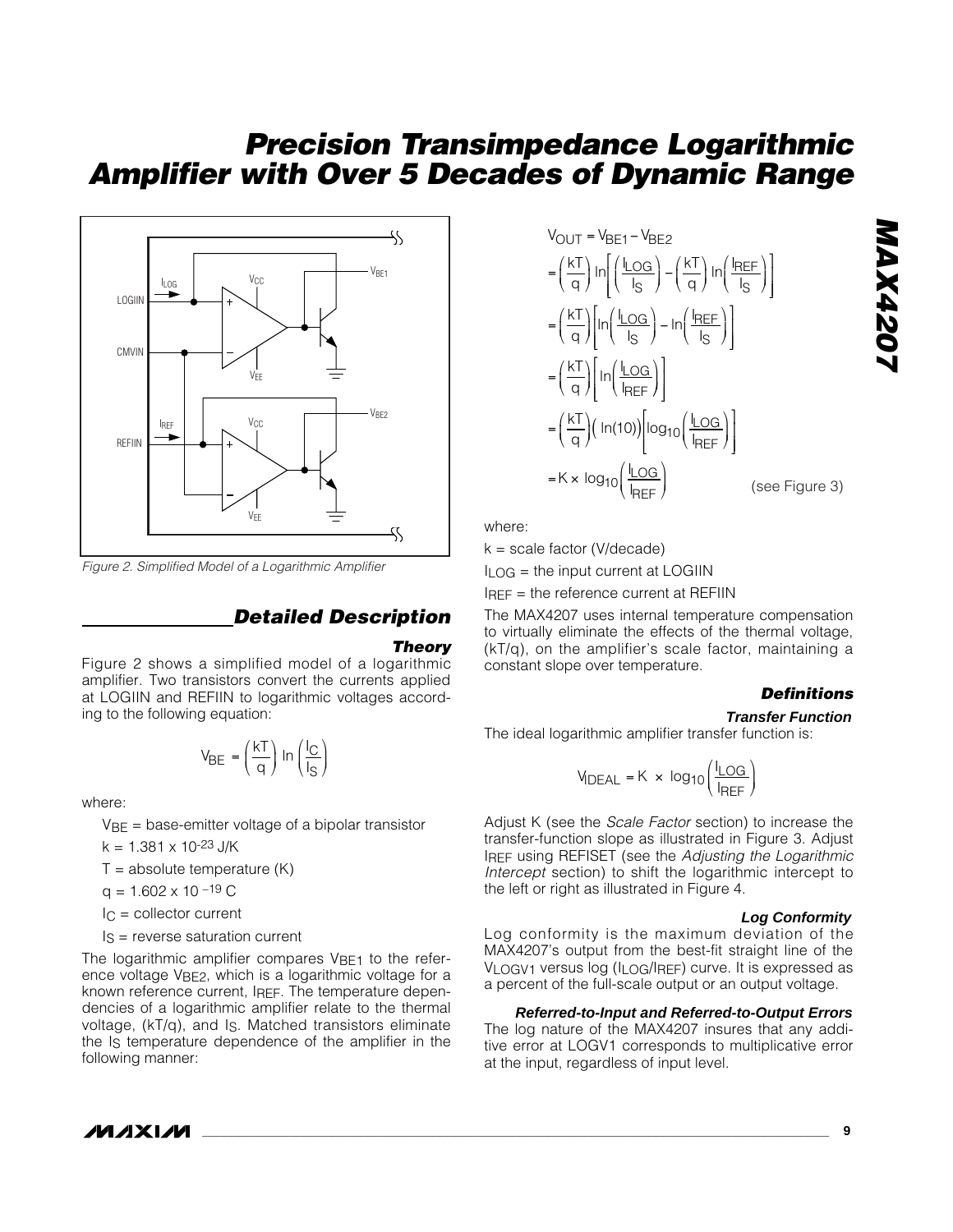

*Figure 3. Ideal Transfer Function with Varying K*

#### **Total Error**

Total error (TE) is defined as the deviation of the output voltage, VLOGV1, from the ideal transfer function (see the *Transfer Function* section):

$$
V_{LOGV1} = V_{IDEAL} \pm TE
$$

TE is a combination of the associated gain, input offset current, input bias current, output offset voltage, and transfer characteristic nonlinearity (log conformity) errors:

$$
V_{\text{LOGV2}} = K(1 \pm \Delta K) \left[ \log_{10} \left( \frac{I_{\text{LOG}} - I_{\text{BIAS1}}}{I_{\text{REF}} - I_{\text{BIAS2}}} \right) \pm 4 \left( \pm V_{\text{LC}} \pm V_{\text{OSOUT}} \right) \right]
$$

where VLC and VOSOUT are the log conformity and output offset voltages, respectively. Output offset is defined as the offset occurring at the output of the MAX4207 when equal currents are presented to I<sub>LOG</sub> and IREF. Because the MAX4207 is configured with a gain of  $K =$  $-0.25V$ /decade, a 4 should multiply the  $(\pm V_{\text{LC}} \pm V_{\text{OSOUT}})$ term, if VLC and VOSOUT were derived from this default configuration.

IBIAS1 and IBIAS2 are currents in the order of 20pA, significantly smaller than ILOG and IREF, and can therefore be eliminated:

$$
V_{\text{LOGV2}} \cong K(1 \pm \Delta K) \left[ \log_{10} \left( \frac{I_{\text{LOG}}}{I_{\text{REF}}} \right) \pm 4 \left( \pm V_{\text{LC}} \pm V_{\text{OSOUT}} \right) \right]
$$

Expanding this expression:



*Figure 4. Ideal Transfer Function with Varying IREF*

$$
V_{LOGV2} \cong K \log_{10} \left( \frac{I_{LOG}}{I_{REF}} \right) \pm K \Delta K \log_{10} \left( \frac{I_{LOG}}{I_{REF}} \right)
$$

$$
\pm 4K (1 + \Delta K) \left( \pm V_{LC} \pm V_{OSOUT} \right)
$$

The first term of this expression is the ideal component of VLOGV1. The remainder of the expression is the TE:

$$
TE \cong \pm K\Delta K \log_{10}\left(\frac{I_{\text{LOG}}}{I_{\text{REF}}}\right) \pm 4K(1 + \Delta K)\left(\pm V_{\text{LC}} \pm V_{\text{OSOUT}}\right)
$$

In the second term, one can generally remove the products relating to ∆K, because ∆K is generally much less than 1. Hence, a good approximation for TE is given by:

$$
TE \cong \pm K \left[ \Delta K \log_{10} \left( \frac{I_{\text{LOG}}}{I_{\text{REF}}} \right) \pm 4 \left( \pm V_{\text{LC}} \pm V_{\text{OSOUT}} \right) \right]
$$

As an example, consider the following situation:

Full-scale input = 5V

$$
I_{LOG} = 100 \mu A
$$

 $I<sub>RFF</sub> = 100nA$ 

 $K = 1 \pm 5\%$  V/decade (note that the uncommitted amplifier is configured for a gain of 4)

VLC = ±5mV (obtained from the *Electrical Characteristics* table)

 $V$ OSOUT =  $\pm$ 2mV (typ), and T<sub>A</sub> =  $+25^{\circ}$ C.



*MAX4207*

**MAX4207**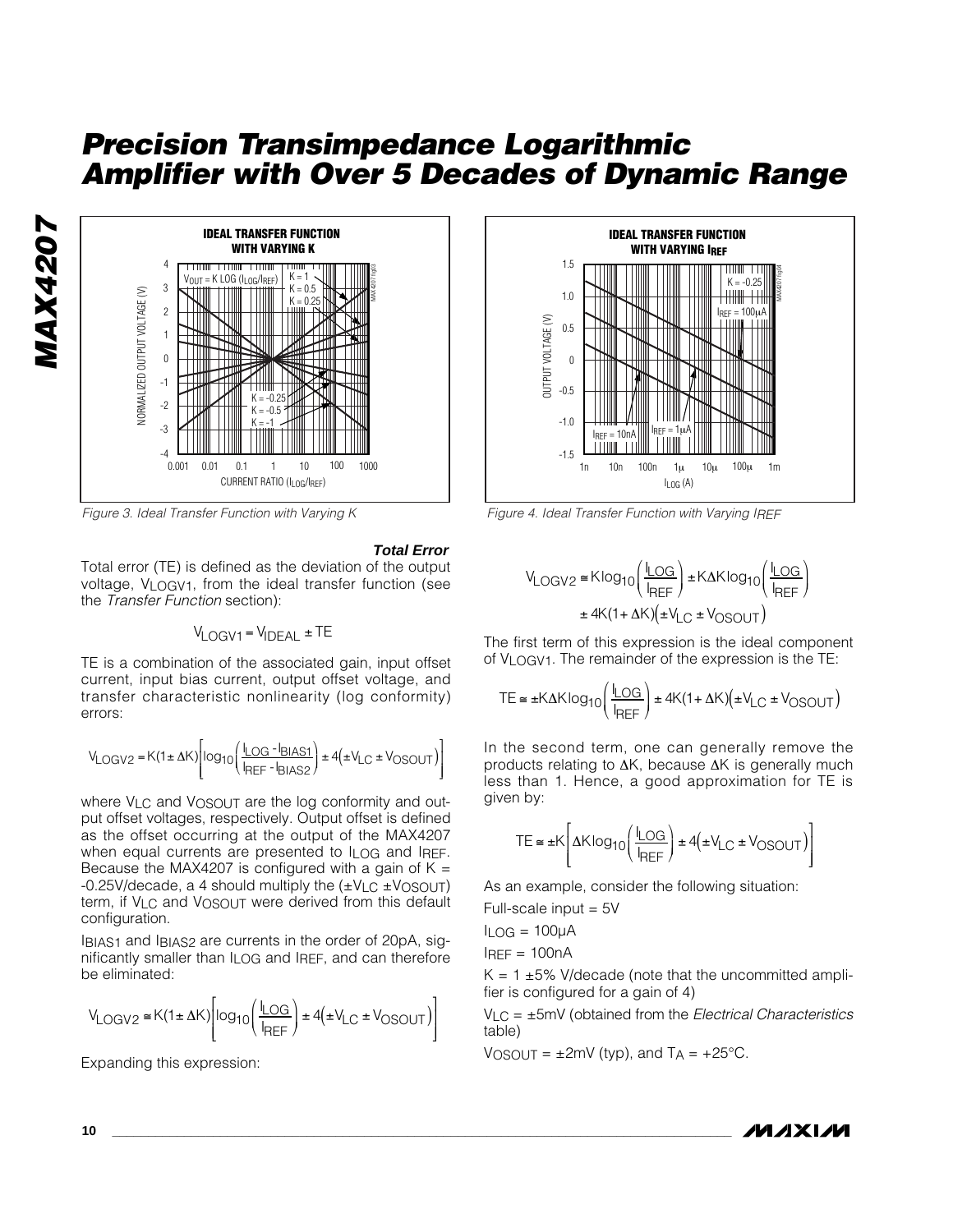Substituting into the TE approximation,

TE  $\leq$  ± (1V/decade)(0.05 log<sub>10</sub> (100µA/100nA)  $\pm 4$  ( $\pm 5$ mV  $\pm 2$ mV) =  $\pm$ [0.15V  $\pm 4$ ( $\pm 7$ mV)]

As a worst case, one finds TE  $\approx \pm 178$ mV or  $\pm 3.6\%$  of full scale.

When expressed as a voltage, TE increases in proportion with an increase in gain as the contributing errors are defined at a specific gain. Calibration using a look-up table eliminates the effects of gain and output offset errors, leaving conformity error as the only factor contributing to total error. For further accuracy, consider temperature monitoring as part of the calibration process.

### *Applications Information*

#### *Input Current Range*

Five decades of input current across a 10nA to 1mA range are acceptable for ILOG and IREF. The effects of bias currents increase as ILOG and IREF fall below 10nA. Bandwidth decreases at low ILOG values (see the *Frequency Response and Noise Considerations* section). As I<sub>LOG</sub> and IREF increase to 1mA or higher, transistors become less logarithmic in nature. The MAX4207 incorporates leakage current compensation and high-current correction circuits to compensate for these errors.

#### *Frequency Compensation*

The MAX4207's frequency response is a function of the input current magnitude and the selected compensation network at LOGIIN and REFIIN. The compensation network comprised of CCOMP and RCOMP ensures stability over the specified range of input currents by introducing an additional pole/zero to the system. For the typical application, select C<sub>COMP</sub> = 32pF and R<sub>COMP</sub> = 330Ω.

**Frequency Response and Noise Considerations**

The MAX4207 bandwidth is proportional to the magnitude of the IREF and ILOG currents, whereas the noise is inversely proportional to IREF and ILOG currents.

#### *Common Mode*

A 0V common-mode input voltage, VCMVOUT, is available at CMVOUT and can be used to bias the logging and reference amplifier inputs by connecting CMVOUT to CMVIN. A voltage between 0 and 0.5V, connected to CMVIN, may be used to bias the logging and reference transistor collectors, thereby optimizing performance.

#### *Adjusting the Logarithmic Intercept*

Adjust the logarithmic intercept by changing the reference current, IREF. A resistor from REFISET to GND (see Figure 5) adjusts the reference current, according to the following equation:

$$
R_{\text{SET}} = \frac{V_{\text{REFISET}}}{10 \times I_{\text{REF}}}
$$

where VREFISET is 0.5V. Select RSET between 5kΩ and 5MΩ. REFIOUT current range is 10nA to 10µA only.

#### *Dual-Supply Operation*

The MAX4207 operates only from dual  $\pm 2.7$  to  $\pm 5.5V$  supplies. The relationship of inputs to outputs is a function of IREF, relative to  $I_{LOG}$ , and the configuration of the uncommitted amplifier. The uncommitted amplifier can be configured in either inverting or noninverting mode. In an inverting configuration, the uncommitted amplifier output, LOGV2, is positive and LOGV1 is negative when  $I_{\text{LOG}}$ exceeds IREF. When operating in a noninverting configuration, LOGV2 and LOGV1 are both negative when ILOG exceeds IREF (see Table 1). An inverting configuration of the uncommitted buffer is recommended when large output offset voltage adjustments are required using OSADJ. By connecting CMVOUT and CMVIN, the log and reference amplifier inputs (LOGIIN and REFIIN) are biased at 0V. Applying the external voltage (0 to 0.5V) to CMVIN optimizes the application's performance.



*Figure 5. Typical Operating Circuit*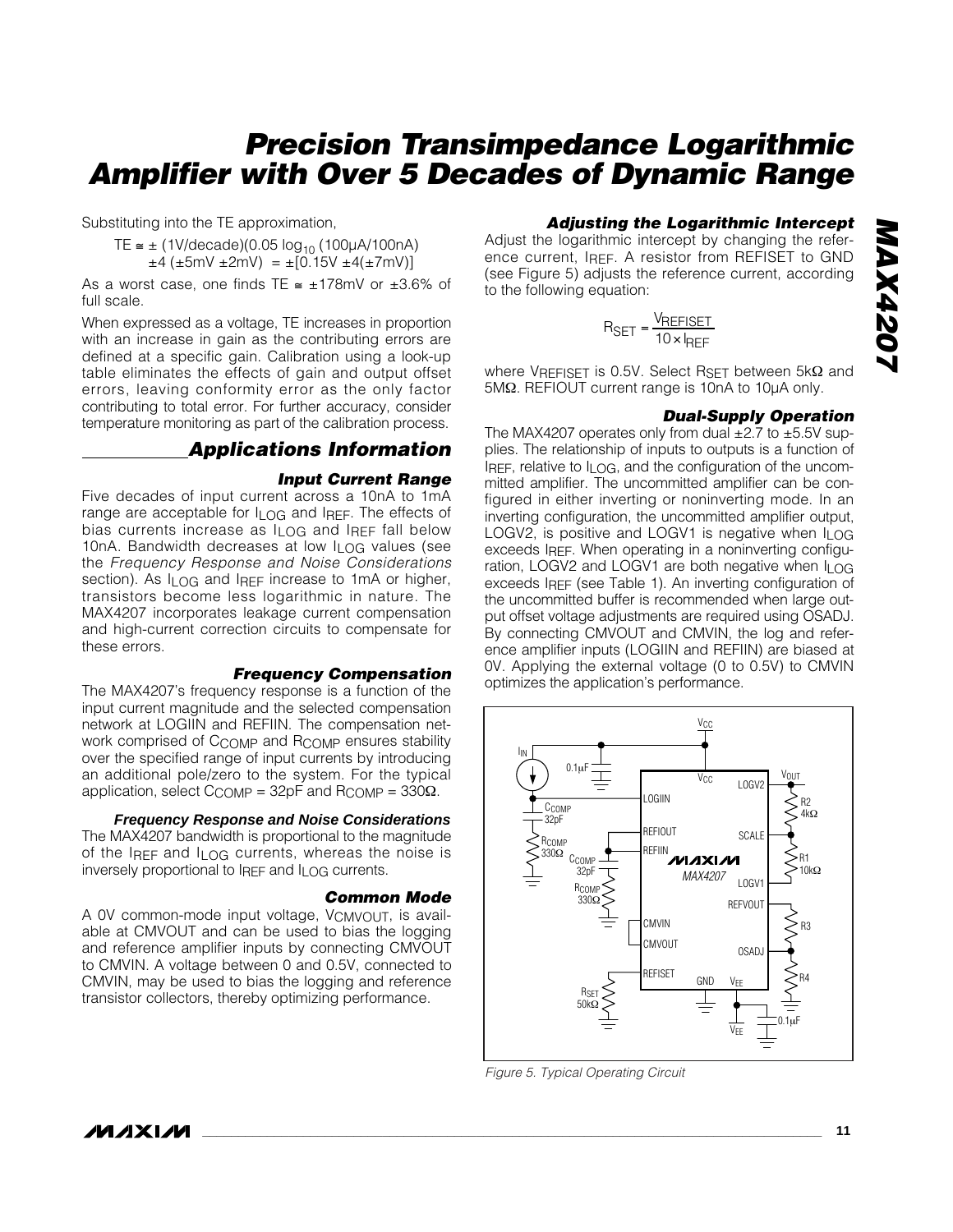| <b>LOGV2 AMPLIFIER CONFIGURATION</b> | <b>INPUT CONDITIONS</b>          | <b>VLOGV1</b> | VLOGV <sub>2</sub> |
|--------------------------------------|----------------------------------|---------------|--------------------|
|                                      | $I_{LOG}$ > $I_{REF}$ (constant) | Negative      | Positive           |
| Inverting                            | $I_{LOG}$ < $I_{REF}$ (constant) | Positive      | Negative           |
|                                      | $I_{LOG}$ > $I_{REF}$ (constant) | Negative      | Negative           |
| Noninverting                         | $I_{LOG}$ < $I_{REF}$ (constant) | Positive      | Positive           |

### **Table 1. MAX4207 Example Configurations**

#### **Output Offset**

The inverting configuration utilized by the MAX4207 facilitates large output-offset voltage adjustments. The magnitude of the offset voltage is given by the following equation:

$$
V_{OS} = V_{OSADI}\left(1 + \frac{R_2}{R_1}\right)
$$

A resistive divider between REFVOUT, OSADJ, and GND can be used to adjust  $V_{OSAD,J}$  (see Figure 5).

$$
V_{OSADI} = V_{REFOUT}\left(\frac{R_4}{R_3 + R_4}\right)
$$

#### **Scale Factor**

**Design Example**

The scale factor, K, is the slope of the logarithmic output. For the LOGV1 amplifier,  $K = -0.25V$  decade. Adjust the overall scale factor for the MAX4207 using the uncommitted LOGV2 amplifier and the following equation, which refers to Figure 5:

$$
R_2 = R_1 \left| \frac{K}{-0.25} \right|
$$

Select R<sub>2</sub> between 1kΩ and 100kΩ.

Desired:

*MAX4207*

**MAX4207** 

Logarithmic intercept: 1µA

Overall scale factor  $= +1$ V/decade

$$
R_{\text{SET}} = \frac{0.5V}{10 \times 1 \mu A} = 50k\Omega
$$

Select R<sub>1</sub> =  $10kΩ$ :

$$
R2 = 10k\Omega \times \left| \frac{1V/\text{decade}}{-0.25} \right| = 40k\Omega
$$

#### *Photodiode Current Monitoring*

Figure 6 shows the MAX4207 in an optical-power measurement circuit, common in fiberoptic applications. The MAX4007 current monitor converts the sensed APD current to an output current that drives the MAX4207 LOGIIN input (APD current is scaled by 0.1). The MAX4007 also buffers the high-voltage APD voltages from the lower MAX4207 voltages. The MAX4207's internal current reference sources 10nA (RSET =  $5MΩ$ ) to the REFIIN input. This configuration sets the logarithmic intercept to 10nA, corresponding to an APD current of 100nA. The unity-gain configuration of the output buffer maintains the -0.25V/decade gain present at the LOGV1 output.

#### *Measuring Optical Absorbance*

A photodiode provides a convenient means of measuring optical power, as diode current is proportional to the incident optical power. Measure absolute optical power using a single photodiode connected at LOGIIN, with the MAX4207's internal current reference driving REFIIN. Alternatively, connect a photodiode to each of the MAX4207's logging inputs, LOGIIN and REFIIN, to measure relative optical power (Figure 7).

In absorbance measurement instrumentation, a reference light source is split into two paths. The unfiltered path is incident upon the photodiode of the reference channel, REFIIN. The other path passes through a sample of interest, with the resulting filtered light incident on the photodiode of the second channel, LOGIIN. The MAX4207 outputs provide voltages proportional to the log ratio of the two optical powers—an indicator of the optical absorbance of the sample.

In wavelength-locking applications, often found in fiberoptic communication modules, two photodiode currents provide a means of determining whether a given optical channel is tuned to the desired optical frequency. In this application, two bandpass optical filters with overlapping "skirts" precede each photodiode. With proper filter selection, the MAX4207 output can vary monotonically (ideally linearly) with optical frequency.

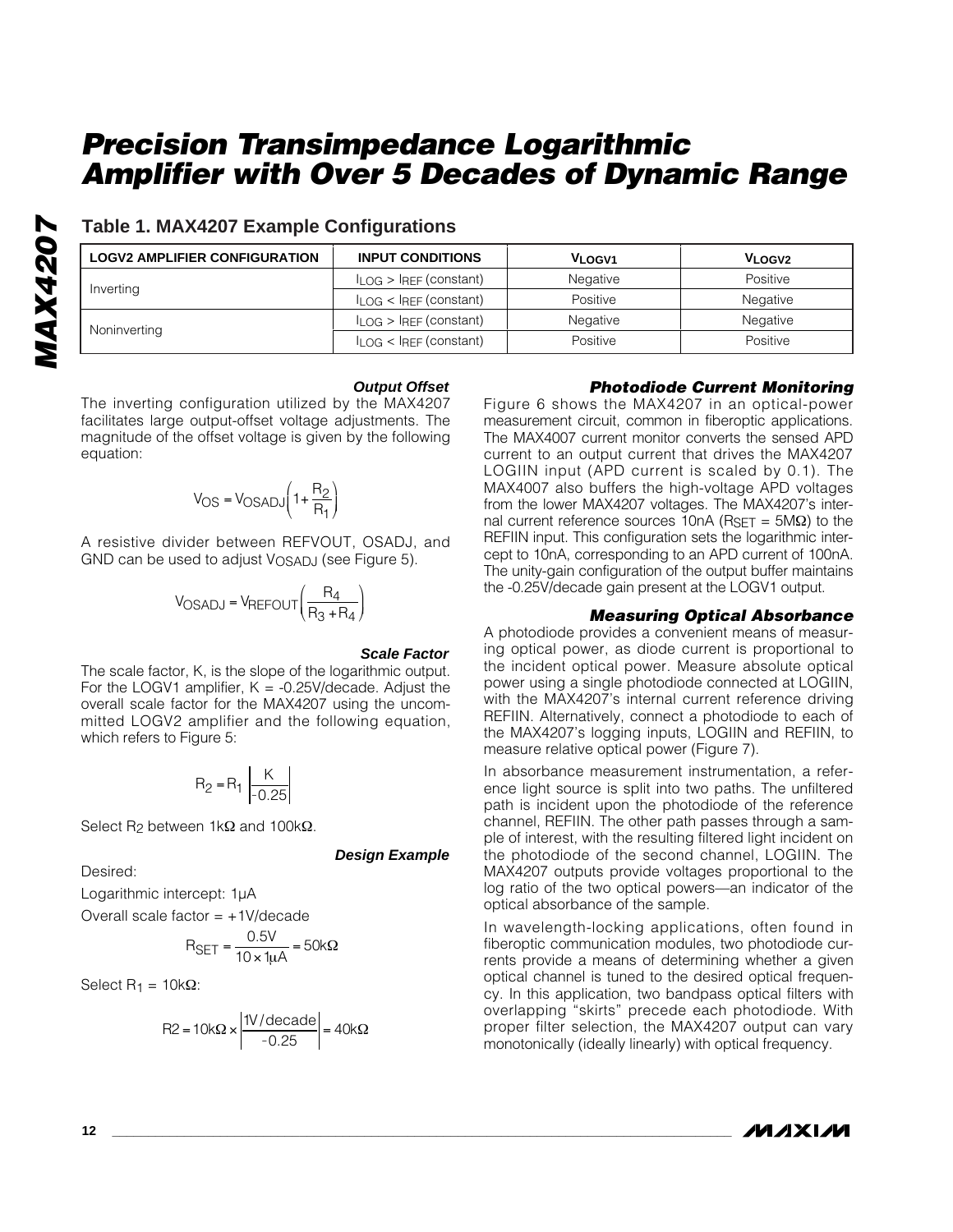

*Figure 6. Logarithmic Current-Sensing Amplifier with Sourcing Input*



*Figure 7. Measuring Optical Absorbance*

### */VI/IXI/VI*

#### *Capacitive Loads*

*MAX4207*

**NAX4207** 

The MAX4207 drives capacitive loads of up to 50pF. Reactive loads decrease phase margin and can produce excessive ringing and oscillation. Use an isolation resistor in series with LOGV1 or LOGV2 to reduce the effect of large capacitive loads. Recall that the combination of the capacitive load and the small isolation resistor limits AC performance.

#### *Power Dissipation*

The LOGV1 and LOGV2 amplifiers are capable of sourcing or sinking in excess of 30mA. Ensure that the continuous power dissipation rating for the MAX4207 is not exceeded.

#### *TQFN Package*

The 16-lead thin QFN package has an exposed paddle that provides a heat-removal path, as well as excellent electrical grounding to the PC board. The MAX4207's exposed pad is internally connected to  $V_{EE}$ , and can either be connected to the PC board VEE plane or left unconnected. Ensure that only VEE traces are routed under the exposed paddle.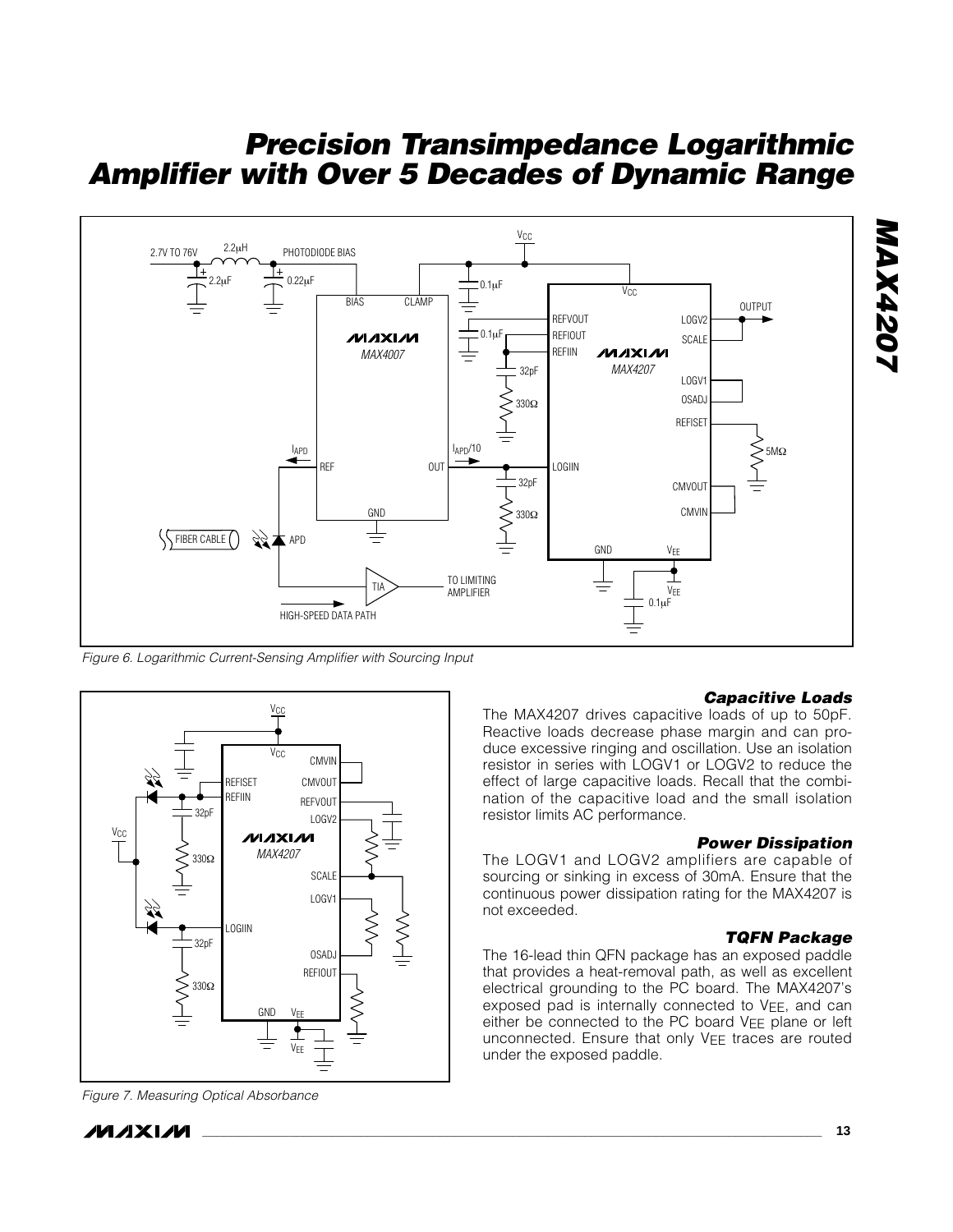#### *Layout and Bypassing*

Bypass V<sub>CC</sub> and V<sub>EE</sub> to GND with ceramic 0.1µF capacitors. Place the capacitors as close to the device as possible. Bypass REFVOUT and/or CMVOUT to GND with a 0.1µF ceramic capacitor for increased noise immunity and a clean reference current. For lowcurrent operation, it is recommended to use metal guard rings around LOGIIN, REFIIN, and REFISET. Connect this guard ring to CMVOUT.

### *Chip Information*

TRANSISTOR COUNT: 754 PROCESS: BiCMOS

**MAXM**